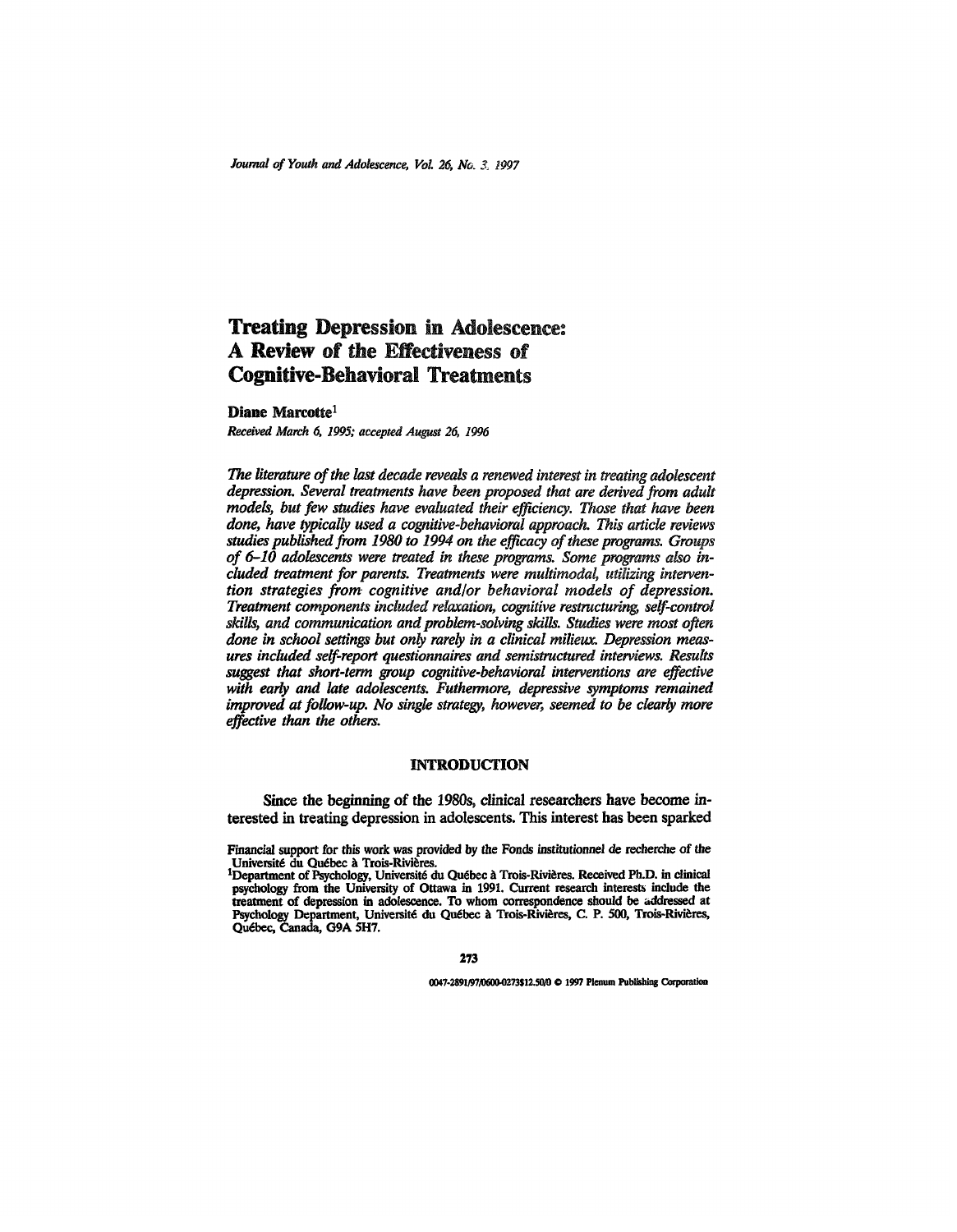## 274 Marcotte

by the recognition that adult DSM-III (1980) criteria can be used to diagnose depression in children and adolescents and that there are high rates of depression and suicide in youngsters. In the general population, 20-35% of boys and 25-40% of girls report having depressed mood (Petersen *et al.,* 1993), and 4-12% of them are clinically depressed (Reynolds, 1992). Affective disorder, is in fact, the most frequent diagnosis for adolescents seen in mental health centers. Depressive symptoms increase markedly from childhood to adolescence. Girls have higher rates than boys and this discrepancy could possibly be linked to puberty status rather than chronological age (Rutter, 1986). A few treatment strategies have appeared in the literature but few studies have addressed their effectiveness. At this point, most published outcome studies have been done in schools or with samples recruited from schools, thus limiting the generalizability of results. Also, nearly all of the programs have used a cognitive-behavioral approach. Treatment consists of 10-12 group sessions using a psychoeducational approach. This article reviews these few outcome studies.

# SELECTION OF STUDIES

A PsyLit search was conducted using the keywords "adolescence, treatment and depression." Studies published between 1980 and 1994 in English or French were selected. Sixty-one articles were identified. From these, studies that met the following criteria were retained.

- 1. Subjects with depressive symptoms were selected by some systematic procedure.
- 2. The design included a control group and systematic treatment procedures, which were specified in a manual.

Case studies and studies that did not use statistical procedures to compare treatment and control conditions were excluded. Seven studies met these criteria and are included in this review. Table I summarizes information about the sample characteristics, selection criteria, treatment used, and results of these studies. Headings for this review were inspired by Mann and Borduin (1991).

# **STUDIES OF THE EFFECTIVENESS OF COGNITIVE-BEHAVIORAL TREATMENTS**

Butler *et al.* (1980) pioneering outcome study of group cognitive-behavioral treatment of depression included a population of children and early adolescents (10-13 yr). Four conditions were compared: role play,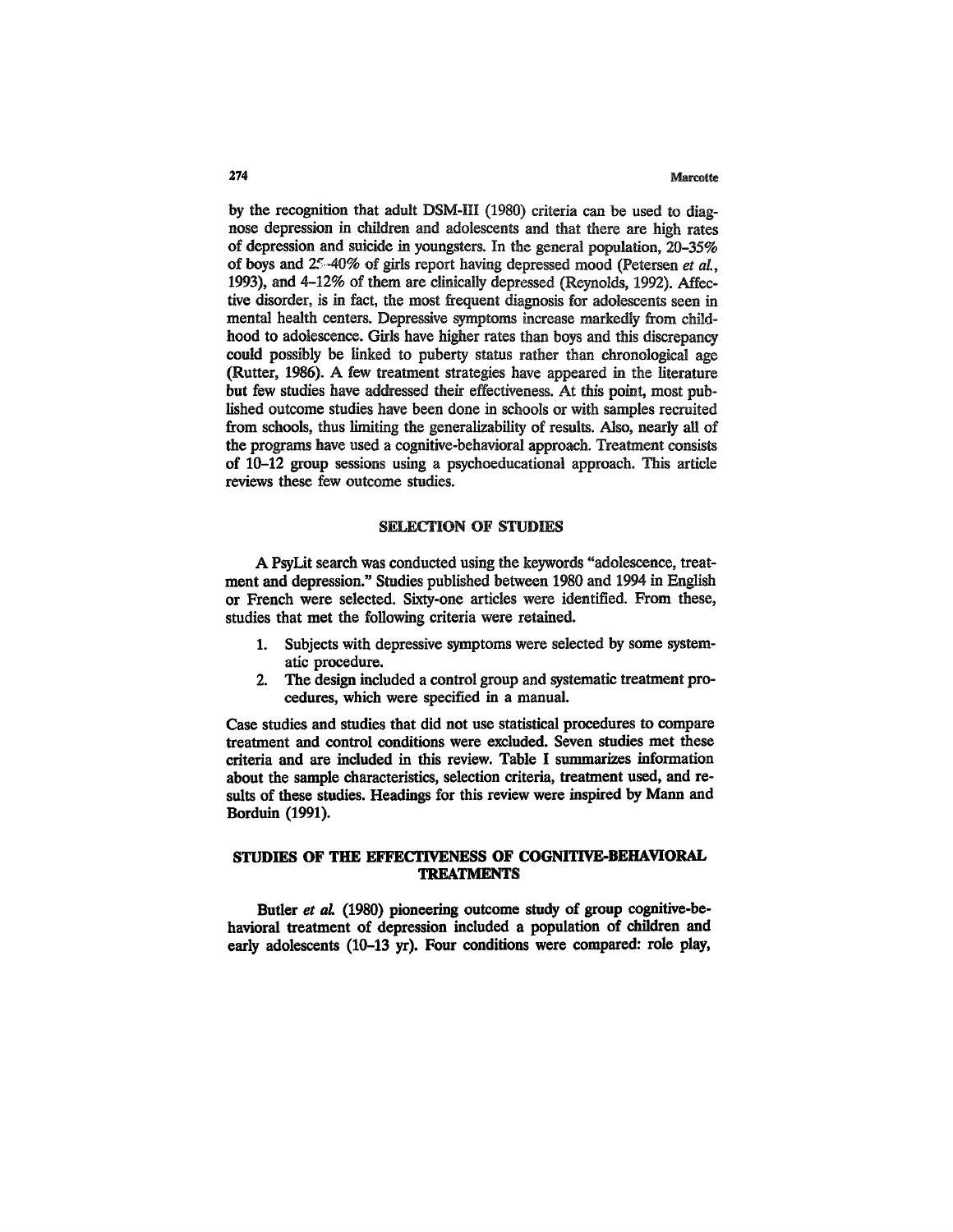cognitive restructuring, attention-placebo, and control. The role play and cognitive restructuring treatments were school-based intervention programs. The role play program included teaching of social skills and problem solving skills. The cognitive treatment strategy was taken from the Beck (1976), Ellis (1962), and Knaus (1974) approaches. Treatments consisted of ten weekly one hour sessions. Students in the attention-placebo group learned to solve problems cooperatively. Subjects were selected from a pool of 562 5th and 6th graders. They had to meet two criteria. They had to be refered by teachers and have scores at least 1.5 standard deviations above the mean on two or more of the four self-report measures or a global score 1.5 standard deviations above the mean. Although cognitive restructuring was effective in this study, role play was more effective. It led to greater improvement on each measure of the depression battery. However, this study did not include any follow-up.

Reynolds and Coats (1986) compared outcomes decreases in depressive symptoms of high school students getting two types of cognitive-behavioral therapy to those of a waiting list control group. The cognitive-behavioral treatment, which was based on Rehm's self-control model of depression (1977), focused on teaching of self-control skills. It included self-monitoring, self-evaluation, and self-reinforcement. The relaxation training program followed a procedure described by Jacobsen (1938). Subjects were selected from a pool of about 800 adolescents according to a three-stage screening procedure that included self-questionnaires and a clinical interview. Subjects in both treatment groups were significantly and similarly improved at the posttest. Improvements on two of the three measures of depression were maintained at the follow-up. All subjects who participated in treatment scored within the normal range by follow-up after having score in the moderately depressed range earlier. The author explained the similarity in effectiveness of the two treatments by asserting that both treatments produced an increased sense of personal mastery in subjects.

Study by Lewinsohn et al. (1990) was both methodologically sound and original. It was original in that they compared a group of depressive adolescents who received cognitive-behavioral treatment with another group of adolescents who received the same treatment but whose parents also received a complementary treatment. The "Adolescent Coping with Depression Course" (CWD-A) is an adaptation of a treatment originally developed and tested with depressive adults (Lewinsohn *et al.,* 1984). This multimodal treatment that rests on social learning theory, is presented in sixteen very detailed and structured sessions described in leaders' and students' manuals. Students are taught relaxation and social skills, and they are taught to engage in more pleasurable activities, control negative and irrational thoughts, and use problem-solving strategies. The Beck Depres-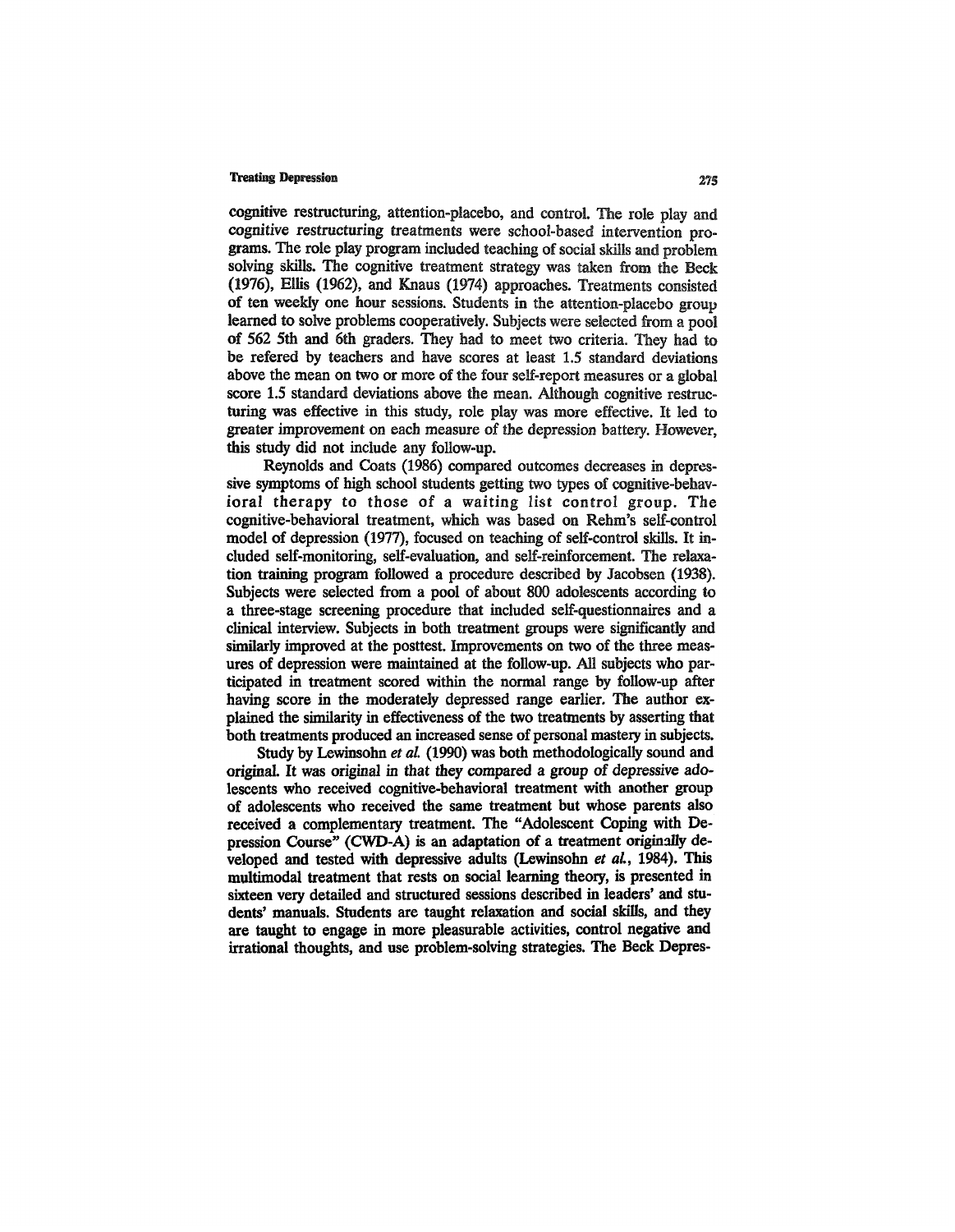|                                                                                                                                                                                     | Table 1. Outcome Studies or Irearment or Depression in Adolescence                                                                  |                                                                                                                                                                                                                                     |
|-------------------------------------------------------------------------------------------------------------------------------------------------------------------------------------|-------------------------------------------------------------------------------------------------------------------------------------|-------------------------------------------------------------------------------------------------------------------------------------------------------------------------------------------------------------------------------------|
| Study                                                                                                                                                                               | Sample Characteristics                                                                                                              | <b>Selection Criteria</b>                                                                                                                                                                                                           |
| 1. Butler et al. (1980)                                                                                                                                                             | 1. Students, Grades 5 and 6, 10-13 yr; $N = 54^{\circ}$<br>(14 subjects by group) <sup>p</sup>                                      | 1. Teacher referral $+$ Depression Battery: Score $>$ 59<br>(including measures of depression, self-esteem,<br>cognitive distortions and locus of control)                                                                          |
| 2. Reynolds and Coats (1986)                                                                                                                                                        | 2. Students, $M = 15.7$ yr; $N = 24$ (19-11 subjects<br>by group)                                                                   | score > 72 on Reynolds Adolescent Depression Scale<br>Score > 12 on Beck Depression Inventory (BDI),<br>$(RADS)$ , score > 20 on Bellevue Index of<br>Depression (BID)<br>۲Ġ                                                        |
| 3. Lewinsohn et al. (1990)                                                                                                                                                          | 3. Adolescents from school settings and from the<br>community, $14-18$ yr; $N = 59(19-21$ subjects<br>hy group)                     | intermittent depressive disorder based on Children's<br>Schedule for Affective Disorders and Schizophrenia<br>DSM-III diagnosis of major depressive disorder or<br>RDC diagnosis of current episode of minor or<br>(K-SADS-E)<br>က် |
| 4. Kahn et al. (1990)                                                                                                                                                               | 4. Students, $10-14$ yr; $N = 68$ (17 subjects by<br>(dno.f                                                                         | Score $>$ 15 on CDI, score $>$ 72 on RADS, score $>$<br>20 on BID                                                                                                                                                                   |
| 5. Fine et al. (1991)                                                                                                                                                               | Adolescent outpatients, 13-17 yr; $M = 15.1$ ;<br>Grades 7-12; $N = 47$<br>ń                                                        | Self-report (CDI) and diagnostic of major depres-<br>sive disorder or dysthymic disorder<br>ທ່                                                                                                                                      |
| 6. Marcotte and Baron (1993)                                                                                                                                                        | Students, 14-17 yr; $M = 15.3$ yr; $N = 25$<br>Ġ                                                                                    | Score $> 15$ on BDI and score $> 10$ on Hamilton<br>Depression Scale (modified cotation)<br>Ġ                                                                                                                                       |
| 7. Reed (1994)                                                                                                                                                                      | (12-13 subjects by group)<br>Adolescents, $14-19$ yr, $N = 18$ (exp. group:<br>$N = 12$ ; control group: $N = 6$ )<br>7.            | score $> 12$ CDI, score $> 16$ Face Valid Depression<br>DSM-III diagnosis of major or dysthymic disorder,<br>Inventory (FVDI)                                                                                                       |
| Treatment                                                                                                                                                                           | Results on Depression Measures                                                                                                      | Results on Other Measures                                                                                                                                                                                                           |
| (CR), 10<br>Role Play (RP), 10 sessions<br><b>Cognitive Restructuring</b><br>Attention-Placebo (AP),<br>Classroom controls (C)<br>sessions.<br>$\vec{a}$<br>ن<br>ت<br>ಳ<br><u>،</u> | Teachers observations: RP improved more vs. CR, AP, C<br>1. Self-report measures: RP, CR, C improved; RP<br>CR.<br>ජ<br>10 sessions | Stimulus appraisal: RP improved<br>Locus of control: RP improved<br>1. Self-esteem: RF, CR improved<br>Λ                                                                                                                            |

sssinn in Adoleeoe  $\mathbf{r}$ J, •ና ጥሩ ्रं å خ<br>×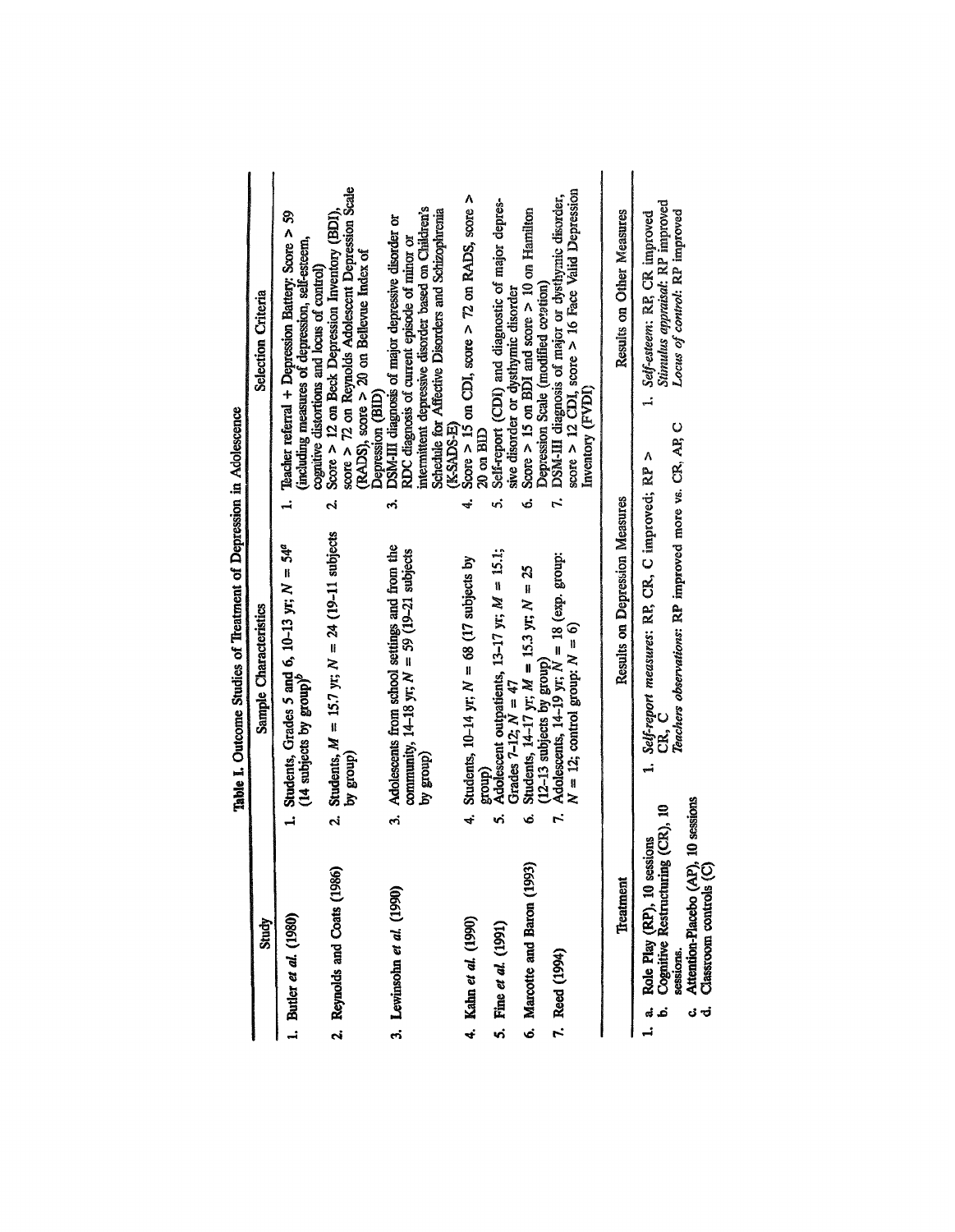| Posttest: RT, CB improved more vs. C<br>Follow-up: CB improved more vs. C<br>Posttest: RT improved more vs. C<br>Academic self-concept<br>Anxiety                       | CB; Follow-up: CBP, CB improved<br>Posttest: CBP improved more vs.<br>Follow-up: CB, CBP improved<br>Anxiety, Pleasant Activities and<br>Posttest: CB, CBP improved<br>Problems checklist (CBCL):<br>Depressogenic Cognitions<br>Conflict resolution                                | RT, and C improved; CB improved<br>Posttest and follow-up: CB, SM,<br>more vs. C<br>Self-esteem                                                               | Posttest: TS improved; TS improved<br>Cognitive distortions: Nonsignificant<br>Follow-up: TS, SS improved<br>5. Self-concept<br>more vs. SS                                     | Irrational Beliefs: Posttest and<br>follow-up: RET improved         | follow-up: males improved more<br>Self-esteem: Posttest and<br>vs. females                                                                                                                                                                                                                                                                  |                                                                                                                       |
|-------------------------------------------------------------------------------------------------------------------------------------------------------------------------|-------------------------------------------------------------------------------------------------------------------------------------------------------------------------------------------------------------------------------------------------------------------------------------|---------------------------------------------------------------------------------------------------------------------------------------------------------------|---------------------------------------------------------------------------------------------------------------------------------------------------------------------------------|---------------------------------------------------------------------|---------------------------------------------------------------------------------------------------------------------------------------------------------------------------------------------------------------------------------------------------------------------------------------------------------------------------------------------|-----------------------------------------------------------------------------------------------------------------------|
| <u>ત</u><br>Follow-up (5 weeks): CB, RT improved more vs. C on two<br>Posttest: CB, RT improved more vs. C on three measures<br>measures (BDI, BID)<br>(BDI, RADS, BID) | က်<br>(K-SADS-E): Posttest and follow-up (6 months): CB, CBP<br>Self-questionnaires: Posttest and follow-up (6 months)-CB,<br>CBP improved more vs. C on both measures (BDI and<br>improved; CB + CBP improved more vs. C<br>Parent report: no difference<br>3. Interview<br>CES-D) | 4.<br>4. Posttest and follow-up (1 month): CB, SM, RT, and C<br>improved; CB, SM improved more vs. C only on BID<br>Parent-report: CB, SM, RT, and C improved | 5. Posttest: K-SADS-TS, SS improved; Children's Depression<br>Inventory (CDI)-TS improved; TS improved more vs. SS<br>Follow-up (9 months): TS, SS improved<br>on both measures | Ġ<br>BDI: Posttest-RET, C improvert, Follow-up-RET<br>Improved<br>ی | $\mathbf{r}$<br>Teachers' observations: RET, C improved<br>Clinical judgment: Postest--SLT improved; SLT improved<br>Posttest and follow-up-males improved more vs. females<br>FVDI: Posttest and follow-up-males improved more vs.<br>CDI: Posttest and follow-up-males improved more vs.<br>more vs. C<br>temales<br>females<br>$\vec{r}$ |                                                                                                                       |
| ر.<br>م<br>Cognitive-Behavioral (CB), 10 sessions<br>Relaxation Training (RT), 10 sessions<br>Control (C)                                                               | Cognitive-Behavioral, Adolescents +<br>Cognitive-Behavioral, Adolescents<br>Parents (CBP), 14 sessions<br>only (CB), 14 sessions<br>Control (C)                                                                                                                                     | Cognitive-Behavioral (CB), 15 sessions<br>Relaxation Training (RT), 12 sessions<br>Self-Modeling (SM), 6-8 individual<br>Control (C)<br>sessions              | Therapeutic support (based on inter-<br>Social skills training (SS), 12 sessions<br>roach; TS); 12 sessions<br>personal appi                                                    | otive Therapy (RET),<br>Rational-Em<br>Control (C)<br>12 sessions   | earning Therapy (SLT),<br>Control (C)<br>Structured<br><b>6</b> sessions                                                                                                                                                                                                                                                                    | who started treatment in each condition.<br>the posttest.<br><sup>b</sup> Number of subjects<br>"N after attrition at |
| તં<br>ಟ<br>أح                                                                                                                                                           | d<br>ځ<br>త<br>Ġ,                                                                                                                                                                                                                                                                   | ಕ<br>ئم<br>તં<br>చ<br>÷                                                                                                                                       | á<br>ئم<br>n,                                                                                                                                                                   | ئم<br>d<br>ó                                                        | ಹೆ<br>ئم<br>$\mathbf{r}$                                                                                                                                                                                                                                                                                                                    |                                                                                                                       |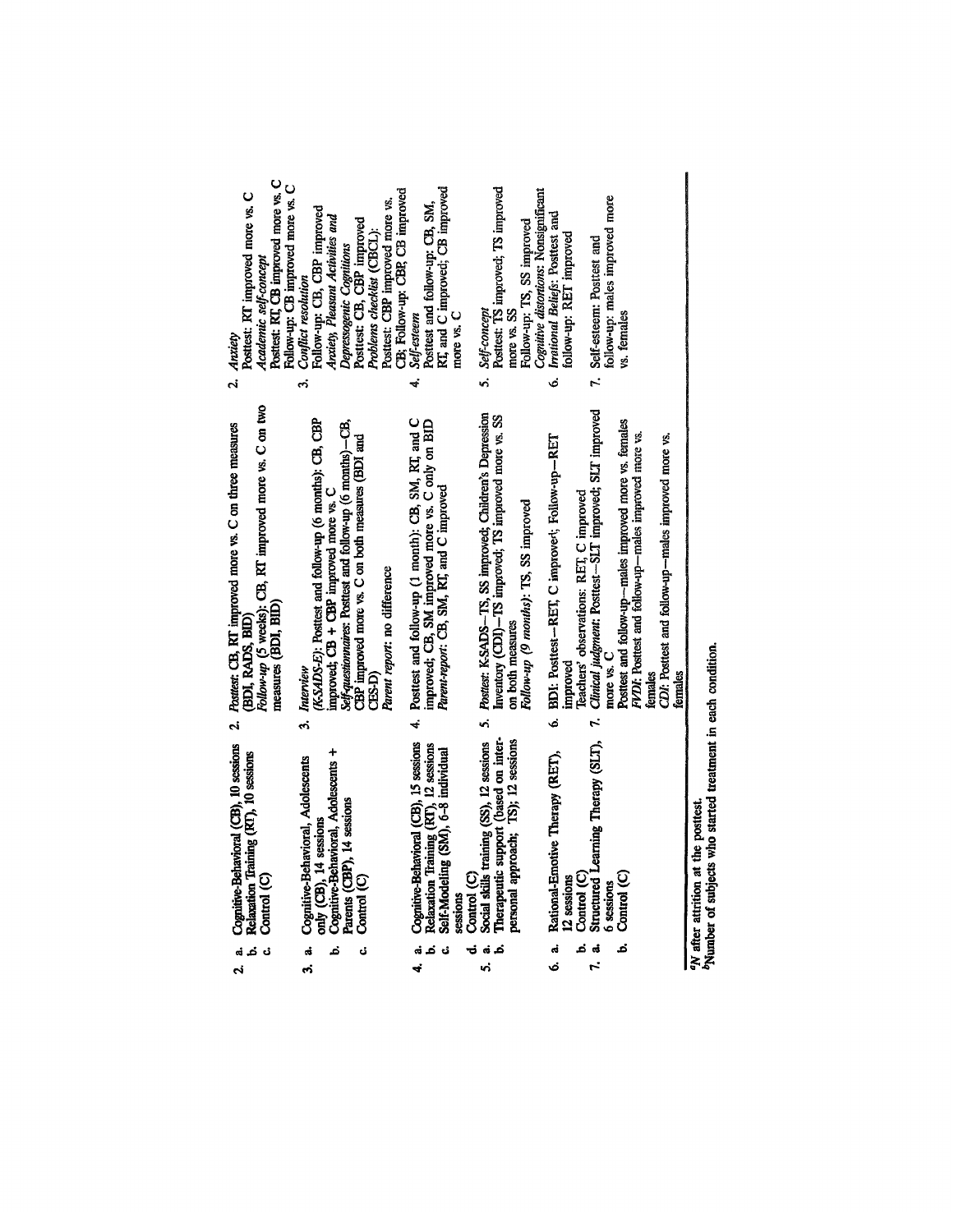sion Inventory and a diagnostic interview were used to assess depression in this study. Several of the outcome measures utilized in this study were abbreviated, however. Some scales comprised only 5-10 items. Both forms of treatment produced conclusive improvements at posttest that were maintained at follow-up. More qualitatively, 52.4% of those who received treatment for themselves and their parents and 57.1% of those who received treatment for themselves alone were still depressed at posttest compared with 94.7% of subjects in the control group. In a sample of early adolescents, Kahn *et al.* (1990) compared the CWD-A with relaxation training and behavior modification (clients' modeling of their own videotaped desirable behavior). Relaxation training took place in small groups whereas the behavior modification was administered individually. Again, the three treatments were equally effective in decreasing depressive symptoms.

Surprisingly Fine *et al.* (1991) found that a therapeutic support group was more effective than social skills training for alleviating depressive symptoms in adolescent outpatients  $(M = 15.1, SD = 1.2$  yr old). Although both treatments were effective, subjects in the support group had improved more at posttest according to self-ratings of depression and an interview. The difference, however, had disappeared at follow-up. This study had some limitations, however. There was no control group, subjects in the two groups were receiving other treatments concurrently, and subjects who were not clinically depressed were included in the sample. Nevertheless, the efficacy of the therapeutic support intervention requires explanation. Fine *et al.* (1991) suggested that depressive adolescents might need the self-expression and enhancement of self-concept that support group therapy provides before they can benefit from skills-oriented interventions. They also suggest that there might be a latency period before subjects can fully utilize cognitive skills. This might explain why in the next study the experimental and control groups differed more on depression at follow-up than at posttest.

In our study (Marcotte and Baron, 1993), we choose to test the effectiveness of an exclusively cognitive intervention to decrease depressive symptoms and irrational beliefs in depressed adolescents. From a pool of 586 high school students, 28 ( $M = 15.3$ ,  $SD = 1.03$  yr old) were selected following a procedure inspired by Reynolds and Coats (1986). Subjects in the treatment group received a form of rational-emotive group therapy (Bernard and Joyce, 1986). In this program, twelve sessions are offered and they are designed for the specific ages and cognitive capacities of the participants. The program designed for 14- to 17-year-olds was used. Like the CWD-A, the content of each session of this program is clearly described in a manual. The treatment and control groups differed on the depression measure at the follow-up but not at posttest. However, the experimental group had begun to improve on depression by posttest and they had fewer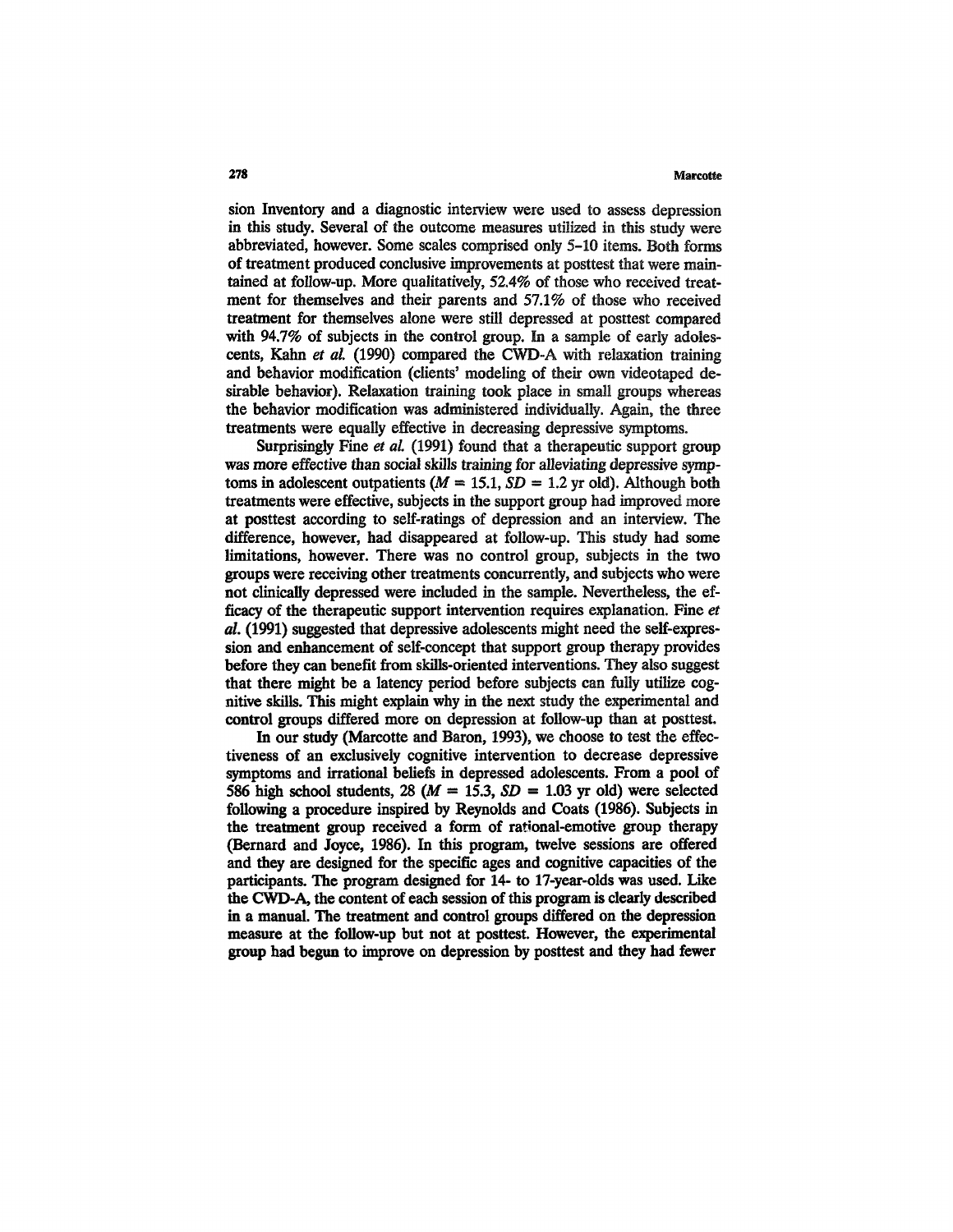irrational beliefs. The results suggested that there might be a latency period before which learned cognitive skills can begin to be used and show an effect on mood. Furthermore, we observed more spontaneous remissions of depression in younger adolescents than in older adolescents. This leads us to question the stability of depressive symptoms in early adolescence. The rational-emotive treatment was especially efficient in decreasing three types of irrational beliefs: tendancy to dramatize, low tolerance for frustration, and beliefs about self-value.

In a final study (Reed, 1994), depressed adolescents from different ethnic backgrounds received Structured Learning Therapy, a social skills program (Goldstein *et al,* 1980). From one hundred adolescents of low to middle socioeconomic status, 18 subjects were selected according to the criteria of major depression or dysthymic disorder and their questionnaires responses. The treatment included skill instruction, modeling, role playing, and performance appraisal. Art and imagery exercises were offered to the control group. Two experienced clinicians judged subjects in the treatment group to be improved. The treatment was considered "moderately successful" whereas the control was considered "unsuccessful." The small and unequal numbers of subjects in the different conditions and the total reliance on clinical judgments to assess the efficacy of the treatment are weaknesses of this study. Nevertheless, it raises an important question concerning sex differences in the efficacy of treatment. The authors suggested that because this program enhanced assertiveness, it would benefit boys more than girls. Assertiveness is considered more appropriate for males than females in our culture.

To assess the effectiveness of these treatment programs, effect size indexes (d) were computed when data were available. Treatment groups were thereby compared with control groups (Cohen, 1988). Because standard deviations differed, averaged standard deviations were calculated (Hopkins, Glass, and Hopkins, 1987). For three studies, it was not possible to determine effect size indexes. No control group was present in the Fine *et al* (1991) study and standard deviations were not included in the Butler *et al* (1980) and Reed (1994) studies. Results are presented in Table II.

Using Cohen's (1988) cutoff criteria, these results confirm that treatment programs produced more improvement than control conditions. Effect sizes range from 0.41 to 1.70, reflecting some small but many large differences between treatment and control conditions. In all cases where effects size were computed at follow-up, the effect of treatment was still evident. Here again, the fact that large effect sizes *(d >* 80) were found for treatment groups in several studies supports the idea that there are no significant differences between treatment conditions. However, there is some evidence that type of treatment might determine how long improve-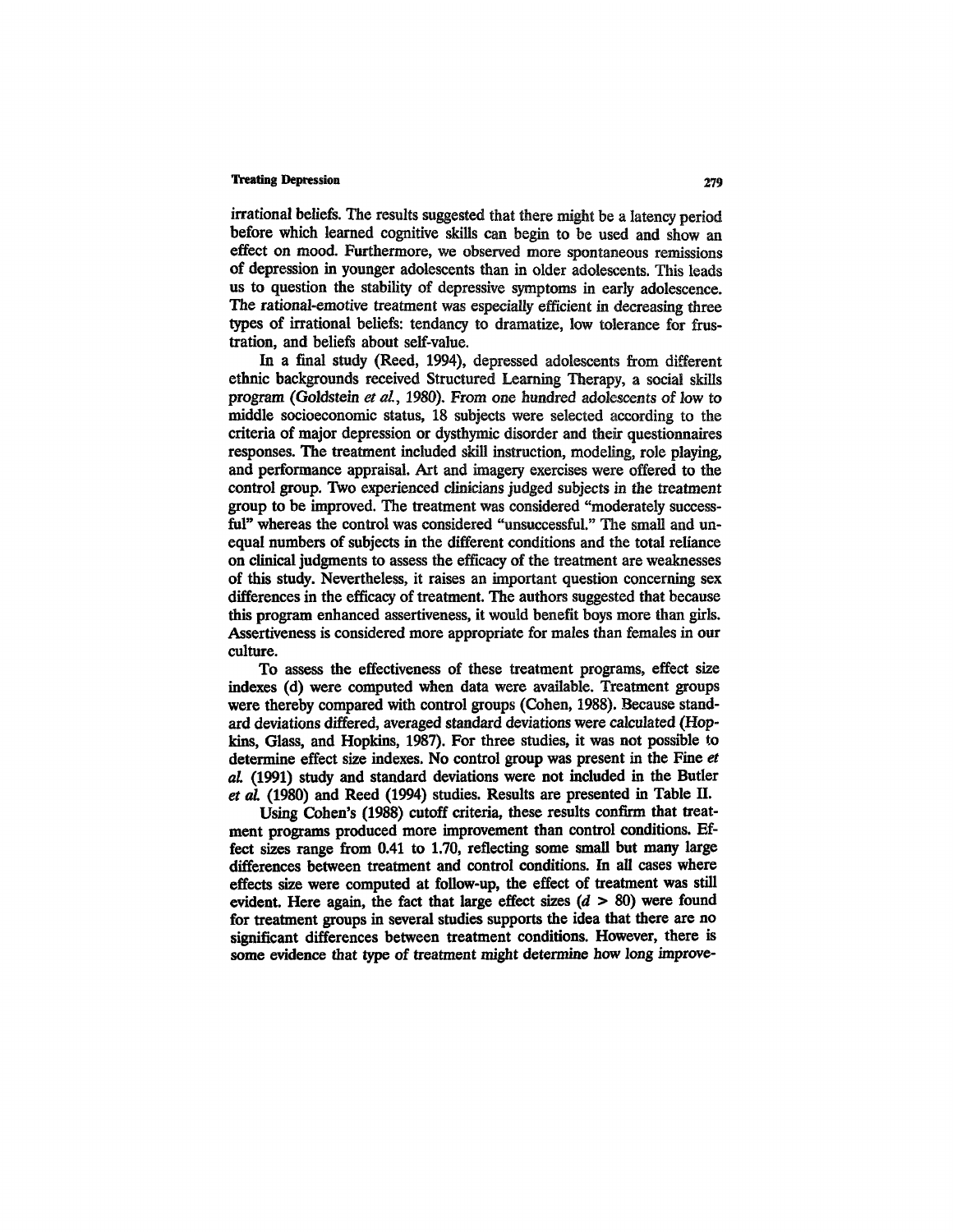#### **289** Marcotte

|        |  |  |  |  |  | Table II. Effect Size Index for Comparison of Treatment Conditions to Control |  |  |  |  |  |
|--------|--|--|--|--|--|-------------------------------------------------------------------------------|--|--|--|--|--|
| Groups |  |  |  |  |  |                                                                               |  |  |  |  |  |

| Study                           | Treatment        | d (Posttest) |        | $d$ (Follow-up) |        |
|---------------------------------|------------------|--------------|--------|-----------------|--------|
| 1. Butler et al.                |                  |              |        |                 |        |
| (1980)                          |                  |              |        |                 |        |
| 2. Reynolds and                 | Cognitive-       |              |        |                 |        |
| Coats (1986)                    | behavioral       | 1.60         | Large  | 1.57            | Large  |
|                                 | Relaxation       | 1.70         | Large  | 1.39            | Large  |
| 3. Lewinsohn et al. Adolescents |                  |              |        |                 |        |
| (1990)                          | only             | 0.94         | Large  |                 |        |
|                                 | Adolescents and  |              |        |                 |        |
|                                 | <b>Parents</b>   | 1.48         | Large  |                 |        |
| 4. Kahn et al.                  | Cognitive-       |              |        |                 |        |
| (1990)                          | behavioral       | 0.41         | Small  | 1.03            | Large  |
|                                 | Relaxation       | 1.06         | Large  | 0.60            | Medium |
|                                 | Self-modeling    | 1.11         | Large  | 0.63            | Medium |
| 5. Fine et al.                  |                  |              |        |                 |        |
| (1991)                          |                  |              |        |                 |        |
| 6. Marcotte and                 | Rational-emotive |              |        |                 |        |
| Baron (1993)                    | therapy          | 0.56         | Medium | 1.69            | Large  |
| 7. Reed (1994)                  |                  |              |        |                 |        |

ments will last. Kahn *et al.* (1990) compared the CWD-A program with two other conditions. In the short term, subjects who received the relaxation or self-modeling programs benefited more than subjects who participated in the CWD-A program. However, the CWD-A subjects maintained their gains longer than the other subjects. The comparaison of young with older adolescents' outcomes from the CWD-A program is also interesting. The results suggest that this program is more effective with older (Lewinsohn *et al,* 1990) than younger (Kahn *et al.,* 1990) subjects at the posttest, but that younger adolescents integrated the skills they learned during the treatment in the long term. Finally, depressed adolescents might benefit more if their parents are treated concurrently. In the study that compared adolescent-only with adolescent and parent treatment (Lewinsohn *et al.,* 1990), the effect size was larger when parents are included in treatment. Lewinsohn *et al.* (1990) found a difference when they compared means, but not when they used a multivariate analysis of variance.

#### DISCUSSION

This review of outcome studies supports the effectiveness of shortterm cognitive-behavioral interventions to treat depression in adolescence. The programs tested seemed to be as effective with younger adolescents (Butler *et al,* 1980; Kahn *et al.,* 1990) as with older ones (Reynolds and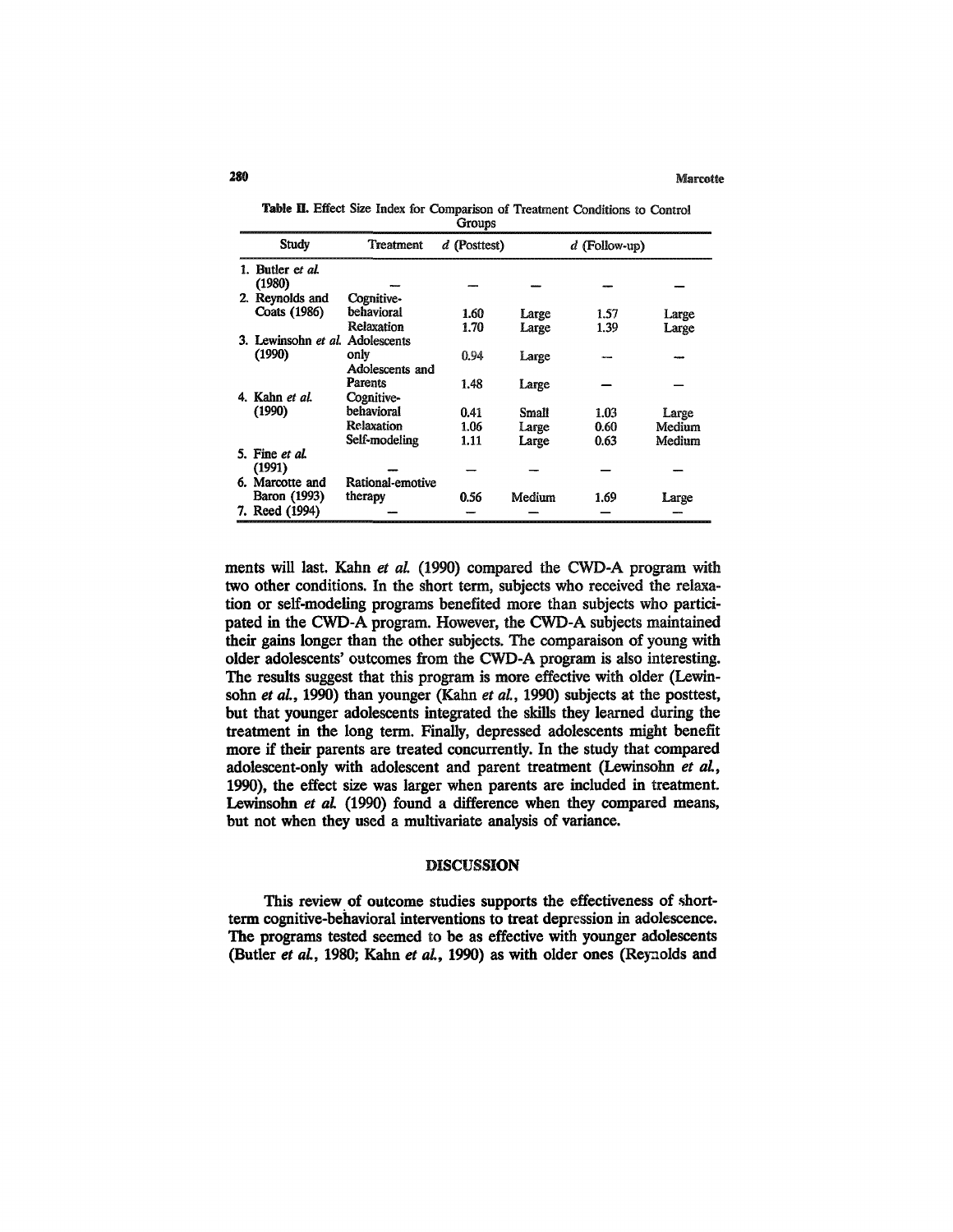Coats, 1986; Lewinsohn *et al,* 1990; Marcotte and Baron, 1993; Fine *et al,* 1991). Furthermore, the systematic comparisons of treatment programs including control groups and systematic procedures for selecting depressed subjects represent improvements in research design. Also, treatment procedures are more often systematized and specified in manuals. School settings remain the milieu most commonly used for implementing treatments, leaving unresolved the issue of how applicable these treatment programs are to real clinical populations.

Despite this progress, few controlled outcome studies were found. From 61 studies, only 7 met selection criteria. Among the remaining 54 articles and book chapters, many were devoted to clinical practice of cognitive-behavioral therapy with depressed adolescents, including case studies and practical guides of procedures. Other studies used experimental designs in which cognitive-behavioral programs were offered to special populations. In these studies, depression was used as a dependant variable rather than a criterion for selecting subjects. Finally, few papers reviewed the literature on topics related to depression in adolescence. Additionally, outcomes studies for treatments that are not based on the cognitive-behavioral model would advance our knowledge of psychotherapy with depressed adolescents. A promising treatment is Interpersonal Psychotherapy (IPT; Mufson *et al.,* 1991,1993). This treatment addresses depression in the context of five possible areas of conflict in interpersonal relationships. A systematic and detailed description of the treatment process is described for each domain. Originally developed for adults (Klerman *et al.,* 1984), an IPT also exists for depressed adolescents (Mufson *et al.,* 1993). IPT was applied by Robins *et al.* (1989) to a population of adolescents hospitalized for major depression and was found to be effective. Although the adult form of IPT was used and the procedures were not systematized, the preliminary results are promising for the future.

It is possible to state a few other conclusions from this review. First, although most programs tested turned out to be effective, most studies report no differences in efficacy between different types of treatment (e.g., Reynolds and Coats, 1986; Kahn et al., 1990). Perhaps we are seeing a placebo effect (Lewinsohn *et al,* 1990) or an overall effect rather than effects of particular treatment components. Also, these treatments are usually designed for adults, and the modifications made for their application with adolescents are often superficial. The language and activities are modified to accommodate adolescents' lifestyles or settings such as school; however, additional developments are needed that consider which cognitive, social, and affective influences on the adolescent might place them at risk for depression. In spite of the known parallel between depression in adolescents and adults, research is needed to identify characteristic reactions that ado-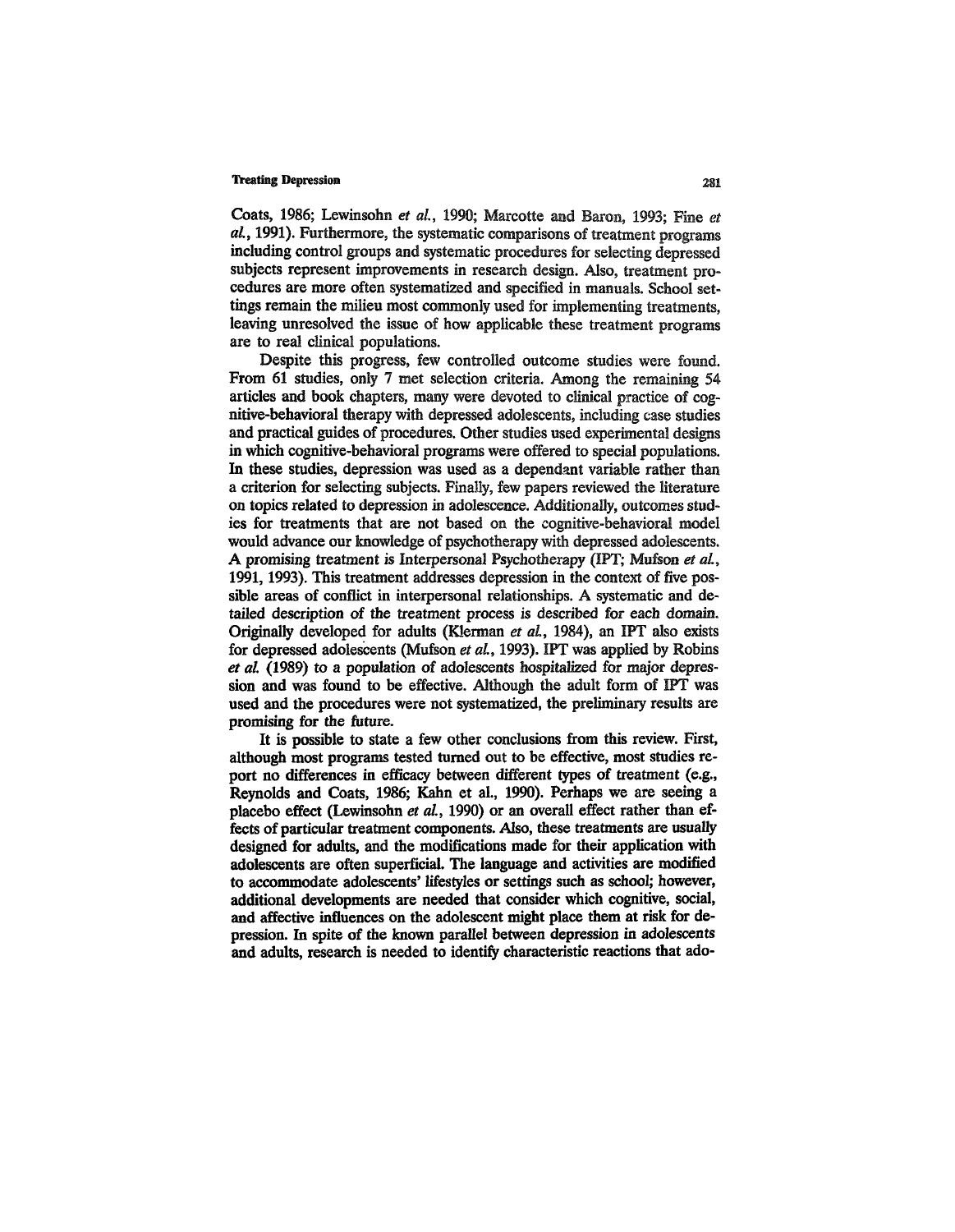## **282** Marcotte

lescents might have to stress that might lead to specific vulnurability to depression. Futhermore, patterns of depressive phenomenology associated with age need to be known, as well as family and social characteristics of depressed adolescents in order to integrate findings in treatments proposed. Gender differences in reactions to treatment strategies should also be considered. In the future, developmental approaches (Cicchetti *et al.,* 1992; Rutter, 1986) and cognitive behavioral treatments might be integrated to treat depression in young populations.

Finally, because high rates of spontaneous remission of depressive symptoms are reported in control groups, long term studies are necessary to confirm the long-term effects of treatments. This is all the more important since the risk of relapse later in adolescence or in adult life following a depressive episode during adolescence is particulary high and is associated with lower psychosocial functioning (Kandel and Davis, 1986; Kovacs *et al.,* 1984).

## ACKNOWLEDGMENTS

The author thanks Dr. Margaret Kerr for help in revising the English text of this article.

#### REFERENCES

- **American Psychological Association. (1980).** *DSM-III: Diagnostic and Statistical Manual of Mental Disorders (3rd ed.).* **Author, Washington, D.C.**
- **Beck, A. T. (1976).** *Cognitive Therapy and the Emotional Disorders.* **New York: International Universities Press. Bernard, M. E., and Joyce, M. R. (1986).** *Rational-Emotive Therapy with Children and Ado-*
- *lescents: Theory, Treatment Strategies, Preventative Methods.* **John Wiley and Sons, New**
- **York. Butler, I, Miezitis, S., Friedman, F., and Cole, E. (1980). The effect of two school-based in tervention programs of depressive symptoms in preadolescents.** *Am. Educat. Res. J.* **17:**
- **111-119. Cicchetti, D., Nurcombe, B. and Garber, J. (1992). Developmental approaches to depression.**
- *Develop. Psychopathol.* **4: 1-3. Cohen, J. (1988).** *Statistical Power Analysis for the Behavioral Sciences (2nd).* **Lawrence**
- Ellis, A. (1962). *Reason and Emotion in Psychotherapy*. Lyle Stuart, New York.
- **Fine, S., Forth, A., Gilbert, M., and Haley, G. (1991). Group therapy for adolescent depressive disorder: A comparison or social skills and therapeutic support. J.** *Am. Acad. Child Adoles.*
- *Psychiat.* **30: 79-85. Goldstein, A. P., Sprafkin, F. P., Gershaw, M. J., and Klein, P. (1980).** *Skill Streaming the Adolescent: A Structured Learning Approach to Teaching Prosocial Stills.* **Research Press,**
- Hopkins, K. D., Glass, G. V., and Hopkins, B. R. (1987). *Basic Statistics for the Behavioral Sciences*. Prentice-Hall, Englewood Cliffs, New Jersey.
- Jacobsen, E. (1938). *Progressive Relaxation*. University of Chicago Press, Chicago.